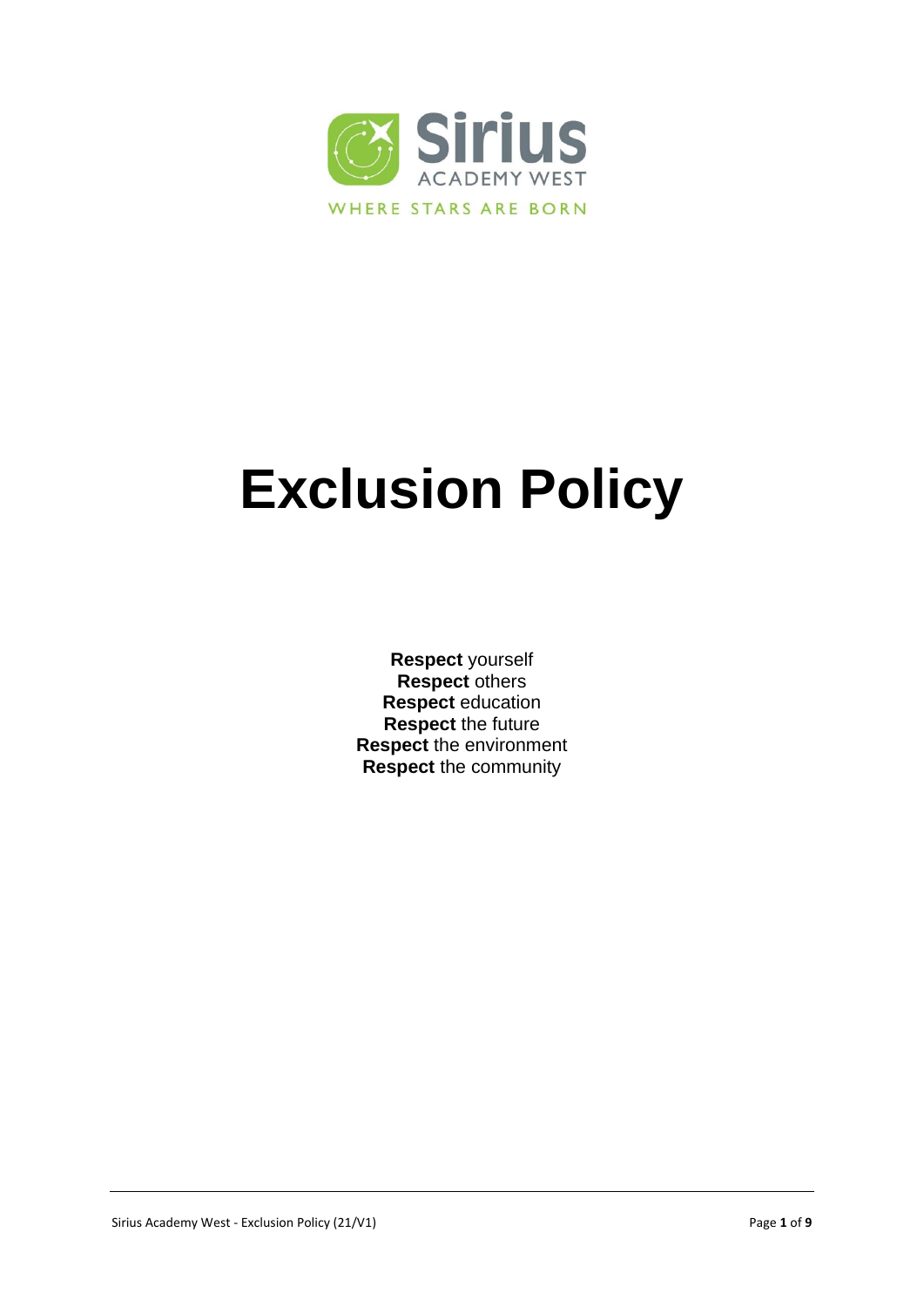# **1. Aims**

Our school aims to ensure that:

- The exclusions process is applied fairly and consistently
- The exclusions process is understood by governors, staff, parents and students
- Students in school are safe and happy
- Students do not become NEET (not in education, employment or training)

# **2. Other Policies**

This policy should be read in conjunction with the following:

- Behaviour for Learning Policy
- Anti-Bullying Policy
- Safeguarding & Child Protection Policy
- SEN Policy
- Single Equality Scheme Policy
- Uniform Policy

## **2. Legislation and statutory guidance**

This policy is based on statutory guidance from the Department for Education: [Exclusion from maintained schools, academies and pupil referral units \(PRUs\) in](https://www.gov.uk/government/publications/school-exclusion)  [England.](https://www.gov.uk/government/publications/school-exclusion)

It is based on the following legislation, which outline schools' powers to exclude students:

- Section 52 of the [Education Act 2002,](http://www.legislation.gov.uk/ukpga/2002/32/section/52) as amended by the [Education Act 2011](http://www.legislation.gov.uk/ukpga/2011/21/contents/enacted)
- The School Discipline (Pupil Exclusions and Reviews) (England) Regulations [2012](http://www.legislation.gov.uk/uksi/2012/1033/made)
- Sections 64-68 of the [School Standards and Framework Act 1998](http://www.legislation.gov.uk/ukpga/1998/31)
- In addition, the policy is based on:
- Part 7, chapter 2 of the [Education and Inspections Act 2006,](http://www.legislation.gov.uk/ukpga/2006/40/part/7/chapter/2) which looks at parental responsibility for excluded students
- Section 579 of the [Education Act 1996,](http://www.legislation.gov.uk/ukpga/1996/56/section/579) which defines 'school day'
- The Education (Provision of Full-Time Education for Excluded Pupils) [\(England\) Regulations 2007,](http://www.legislation.gov.uk/uksi/2007/1870/contents/made) as amended by [The Education \(Provision of Full-](http://www.legislation.gov.uk/uksi/2014/3216/contents/made)[Time Education for Excluded Pupils\) \(England\) \(Amendment\) Regulations](http://www.legislation.gov.uk/uksi/2014/3216/contents/made)  [2014](http://www.legislation.gov.uk/uksi/2014/3216/contents/made)

## **3. The decision to exclude**

Only the Head of School, or acting Head of School, can exclude a student from school. A permanent exclusion will be taken as a last resort. A decision to exclude a student will be taken only: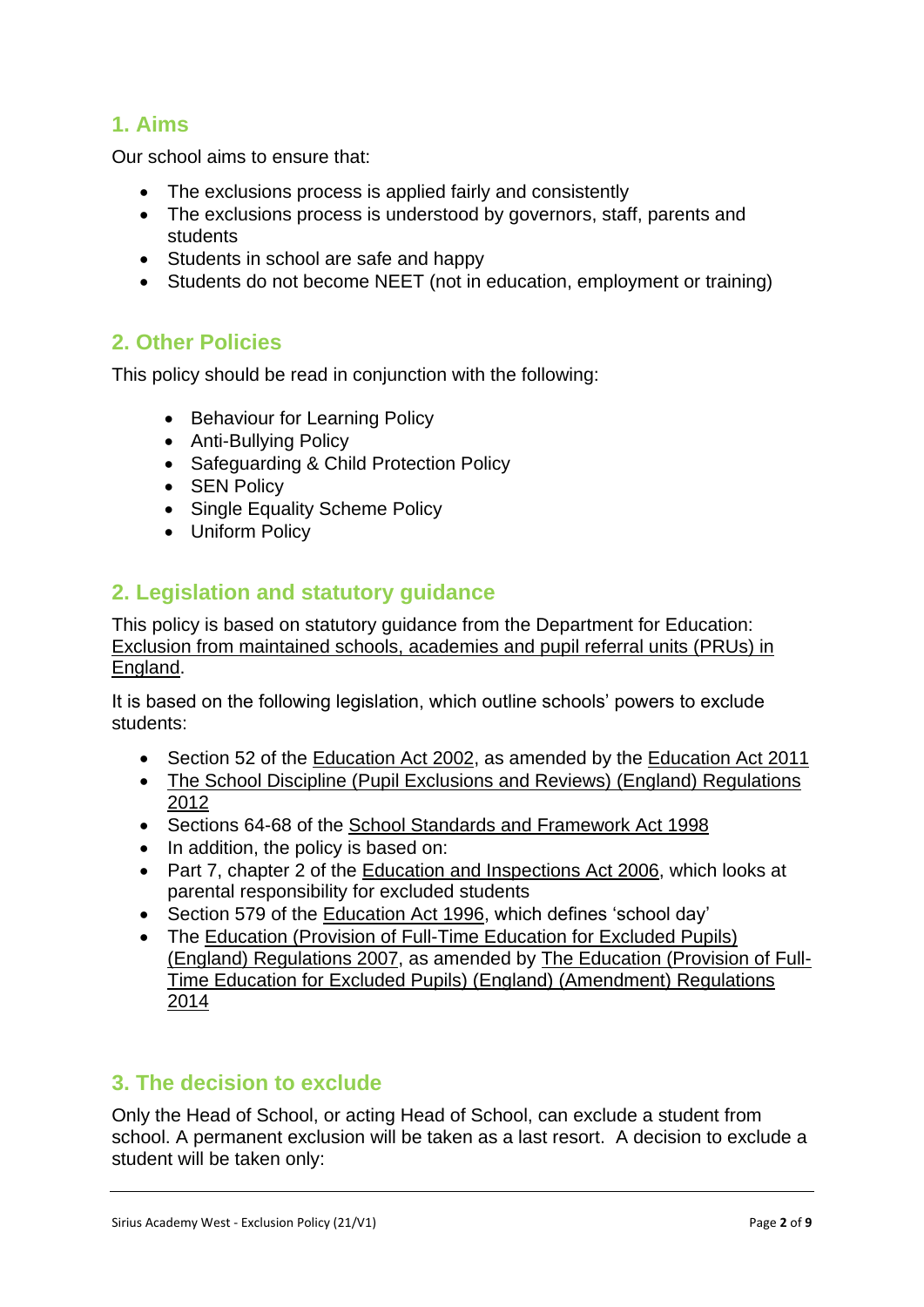- In response to serious or persistent breaches of the school's Behaviour Policy, **and**
- If allowing the student to remain in school would seriously harm the education or welfare of others

**We are committed to following all statutory exclusions procedures to ensure that every child receives an education in a safe and caring environment. Before deciding whether to exclude a student, either permanently or for a fixed period, the Head of School will:**

- Consider all the relevant facts and evidence
- Allow the student to give their version of events
- Consider if the student has special educational needs (SEN)
- Provide clarity for parents on all aspects of behaviour within the Academy and allow parents, staff and students to support each other in creating the best possible learning environment

#### **Local Advisory Board members will also consider the following points when making their decision:**

- Facts are fully investigated and all evidence considered (witness statements)
- Pupil given opportunity to give his/her version of events (if practicable)
- Facts established on the balance of probabilities
- Evidence to show pupil was responsible before decision taken
- Alternative to exclusion considered
- Contributing factors (eg bereavement, bullying, mental health issues)
- Legal duty of care to all members of school community
- Equality duties (must not discriminate sex; race; disability; religion or belief; sexual orientation; pregnancy/maternity; gender reassignment)
- Early intervention/assessment of needs including consideration of additional support for SEN, FSM, CLA and ethnic groups (Gypsy/Roma; Travellers of Irish Heritage; Caribbean pupils); as far as possible, the exclusion of pupils with EHC plans and CLA should be avoided
- SEN Code of Practice (if applicable)
- Multi-agency involvement in the case of persistent disruptive behaviour

## **4. Definition**

For the purposes of exclusions, school day is defined as any day on which there is a school session. Therefore, INSET or staff training days do not count as a school day.

## **5. Roles and responsibilities**

#### **5.1 The Head of School**

#### **Informing parents**

The Head of School will immediately provide the following information, in writing, to the parents of an excluded student: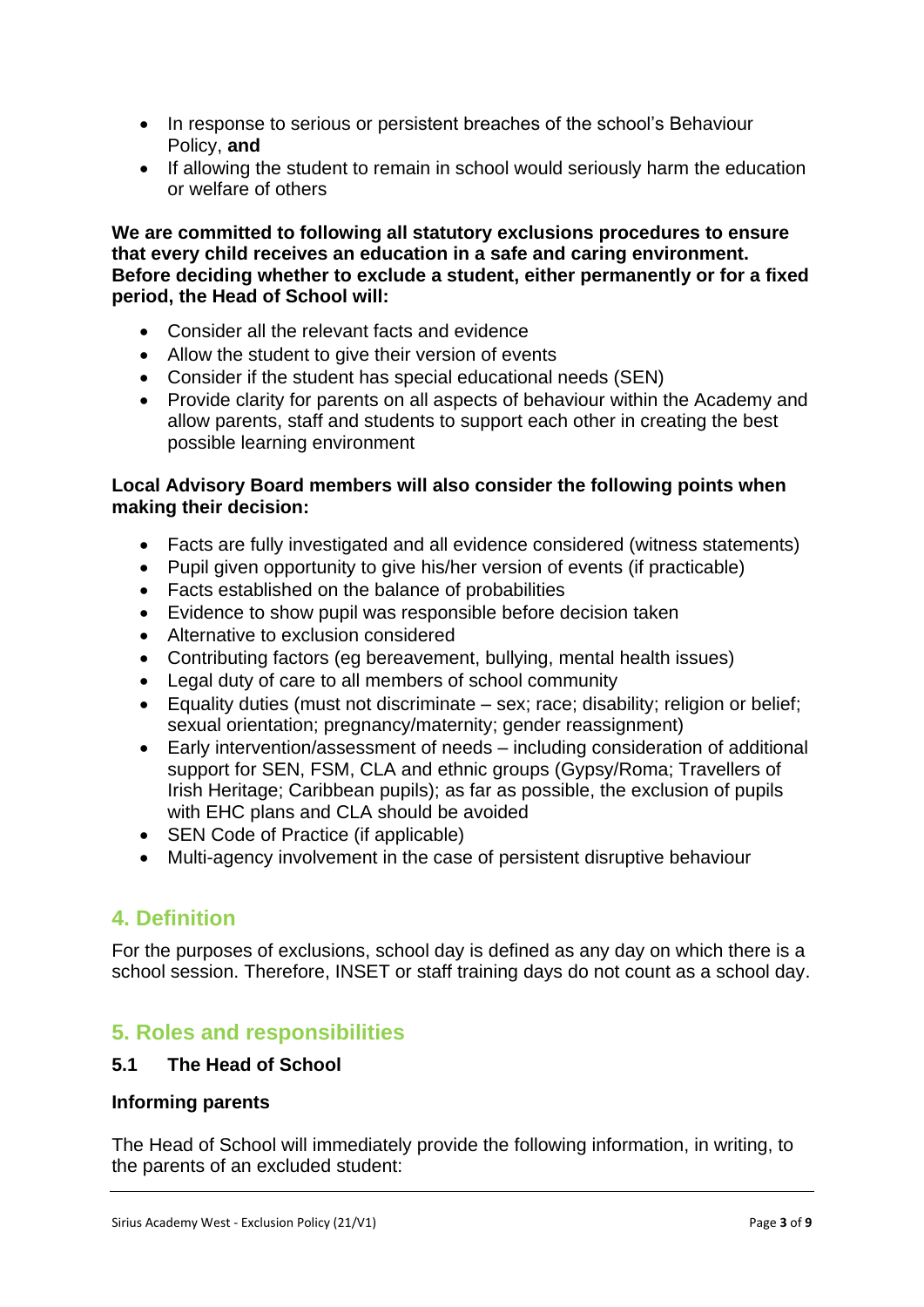- The reason(s) for the exclusion
- The length of a fixed-term exclusion or, for a permanent exclusion, the fact that it is permanent
- Information about parents' right to make representations about the exclusion to the Local Advisory Board and how the student may be involved in this
- How any representations should be made
- Where there is a legal requirement for the Local Advisory Board to meet to consider the reinstatement of a student, and that parents have a right to attend a meeting, be represented at a meeting (at their own expense) and to bring a friend

The Head of School will also notify parents by the end of the afternoon session on the day their child is excluded that for the first 5 school days of an exclusion, or until the start date of any alternative provision where this is earlier, parents are legally required to ensure that their child is not present in a public place during school hours without a good reason. Parents may be given a fixed penalty notice or prosecuted if they fail to do this.

If alternative provision is being arranged, the following information will be included when notifying parents of an exclusion:

- The start date for any provision of full-time education that has been arranged
- The start and finish times of any such provision, including the times for morning and afternoon sessions, where relevant
- The address at which the provision will take place
- Any information required by the student to identify the person they should report to on the first day

Where this information on alternative provision is not reasonably ascertainable by the end of the afternoon session, it may be provided in a subsequent notice, but it will be provided no later than 48 hours before the provision is due to start. The only exception to this is where alternative provision is to be provided before the sixth day of an exclusion, in which case the information can be provided with less than 48 hours' notice with parents' consent.

## **Informing the Local Advisory Board and Local Authority**

The Head of School will immediately notify the Local Advisory Board (LAB) and the Local Authority (LA) of:

- A permanent exclusion, including when a fixed-period exclusion is made permanent
- Exclusions which would result in the student being excluded for more than 5 school days (or more than 10 lunchtimes) in a term
- Exclusions which would result in the student missing a public examination

For a permanent exclusion, if the student lives outside the LA in which the school is located, the Head of School will also immediately inform the student's 'home authority' of the exclusion and the reason(s) for it without delay.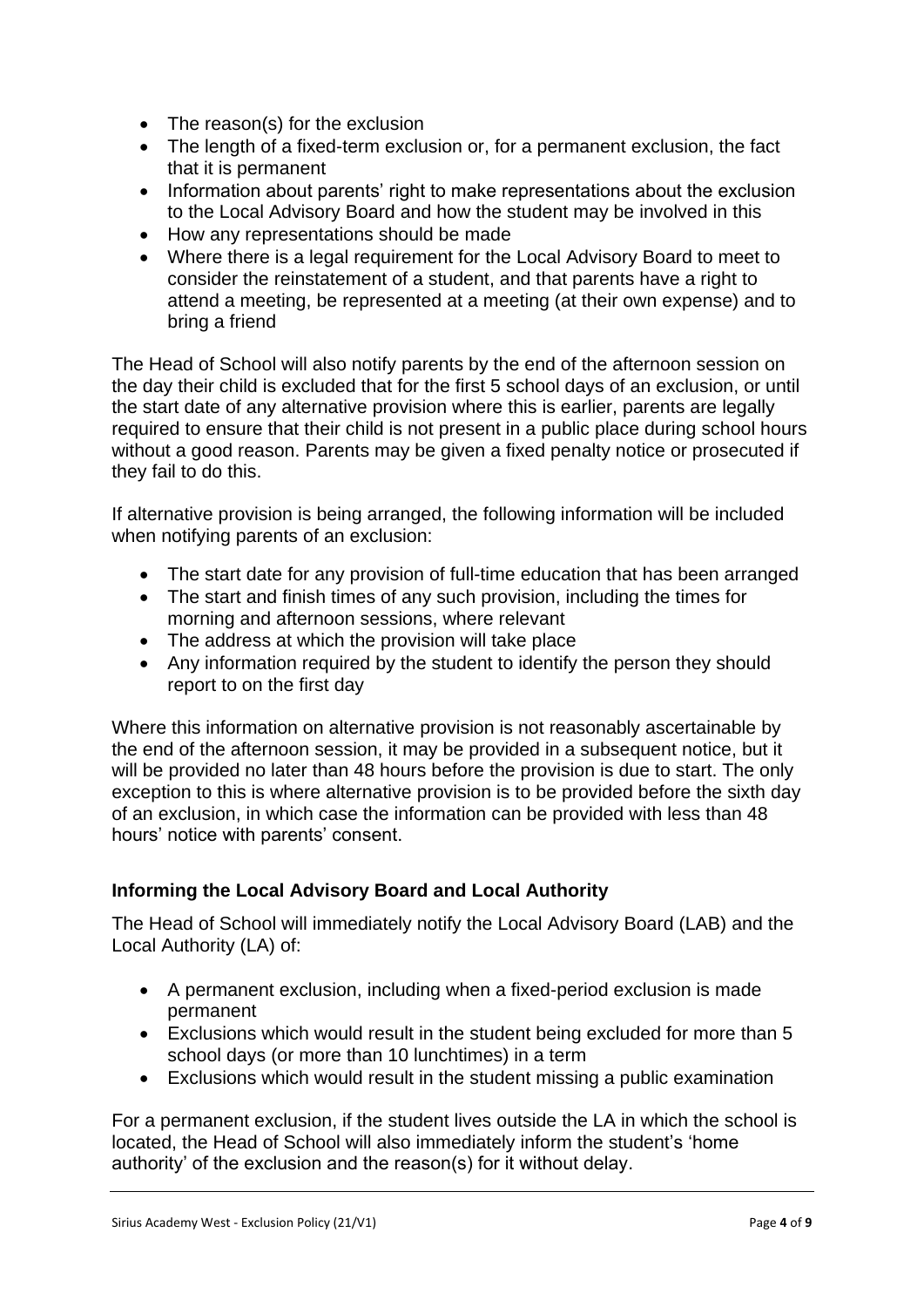For all other exclusions, the Head of School will notify the governing board and LA once a term

## **5.2 The Local Advisory Board:**

Responsibilities regarding exclusions are delegated to the Student Exclusion Committee.

The Student Exclusion Committee has a duty to consider the reinstatement of an excluded student (see section 6).

Within 14 days of receipt of a request, the Local Advisory Board will provide the secretary of state with information about any exclusions in the last 12 months.

For a fixed-period exclusion of more than 5 school days, the Local Advisory Board will arrange suitable full-time education for the student. This provision will begin no later than the sixth day of the exclusion. Provision does not have to be arranged for students in the final year of compulsory education who do not have any further public examinations to sit.

For permanent exclusions, the LA is responsible for arranging suitable full-time education to begin no later than the sixth day of the exclusion.

## **6. Considering the reinstatement of a student**

The Student Exclusion Committee will consider the reinstatement of an excluded student within 15 school days of receiving the notice of the exclusion if:

- The exclusion is permanent
- It is a fixed-term exclusion which would bring the student's total number of school days of exclusion to more than 15 in a term
- It would result in a student missing a public examination

If requested to do so by parents, the Student Exclusion Committee will consider the reinstatement of an excluded student within 50 school days of receiving notice of the exclusion if the student would be excluded from school for more than 5 school days, but less than 15, in a single term.

Where an exclusion would result in a student missing a public examination, the Student Exclusion Committee will consider the reinstatement of the student before the date of the examination. If this is not practicable, the Student Exclusion Committee will consider the exclusion and decide whether or not to reinstate the student. Where the chair is unable to make this consideration, then the vice-chair may do so instead. In the case of an academy, the exclusion may be considered by a smaller sub-committee if the trust's articles of association allow them to do so. In such cases, parents still have the right to make representations to the governing board and must be made aware of this right.

The Student Exclusion Committee can either:

Decline to reinstate the student, or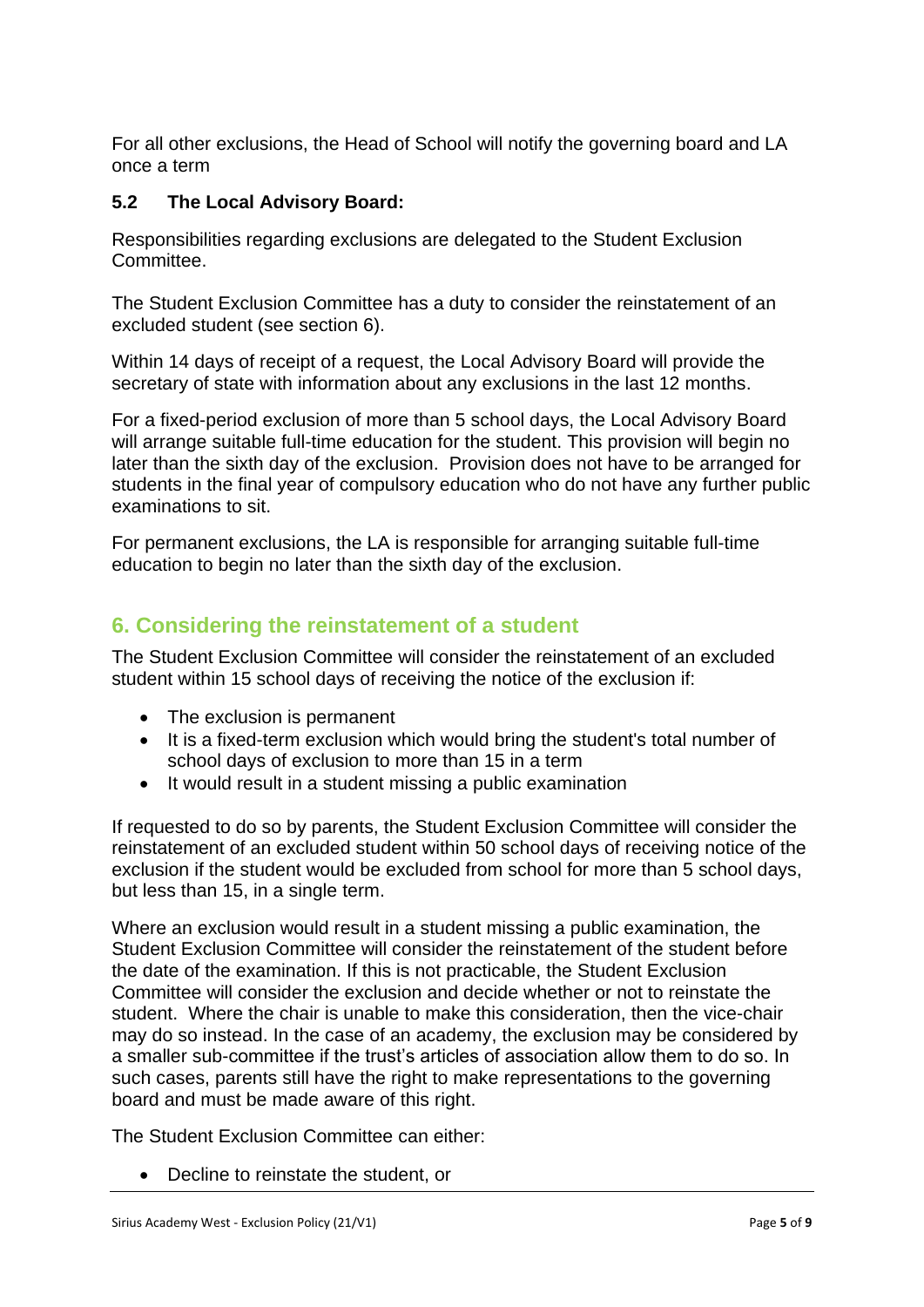Direct the reinstatement of the student immediately, or on a particular date

In reaching a decision the Student Exclusion Committee will consider whether the exclusion was lawful, reasonable and procedurally fair and whether the Head of School followed their legal duties. They will decide whether or not a fact is true 'on the balance of probabilities', which differs from the criminal standard of 'beyond reasonable doubt', as well as any evidence that was presented in relation to the decision to exclude.

Minutes will be taken of the meeting, and a record of evidence considered kept. The outcome will also be recorded on the student's educational record.

The Student Exclusion Committee will notify, in writing, the Head of School, parents and the LA of its decision, along with reasons for its decision, without delay.

Where an exclusion is permanent, the Student Exclusion Committee decision will also include the following:

- The fact that it is permanent
- Notice of parents' right to ask for the decision to be reviewed by an independent review panel, and:
	- $\triangleright$  The date by which an application for an independent review must be made
	- $\triangleright$  The name and address to whom an application for a review should be submitted
	- $\triangleright$  That any application should set out the grounds on which it is being made and that, where appropriate, reference to how the student's SEN are considered to be relevant to the exclusion
	- $\triangleright$  That, regardless of whether the excluded student has recognised SEN, parents have a right to require the Academy trust to appoint an SEN expert to attend the review
	- $\triangleright$  Details of the role of the SEN expert and that there would be no cost to parents for this appointment
	- $\triangleright$  That parents must make clear if they wish for an SEN expert to be appointed in any application for a review
	- $\triangleright$  That parents may, at their own expense, appoint someone to make written and/or oral representations to the panel, and parents may also bring a friend to the review
- That if parents believe that the exclusion has occurred as a result of discrimination, they may make a claim under the Equality Act 2010 to the firsttier tribunal (special educational needs and disability), in the case of disability discrimination, or the county court, in the case of other forms of discrimination. A claim of discrimination made under these routes should be lodged within 6 months of the date on which the discrimination is alleged to have taken place

# **7. An independent review**

If parents apply for an independent review, the Constellation Trust will arrange for an independent panel to review the decision of the Local Advisory Board not to reinstate a permanently excluded student.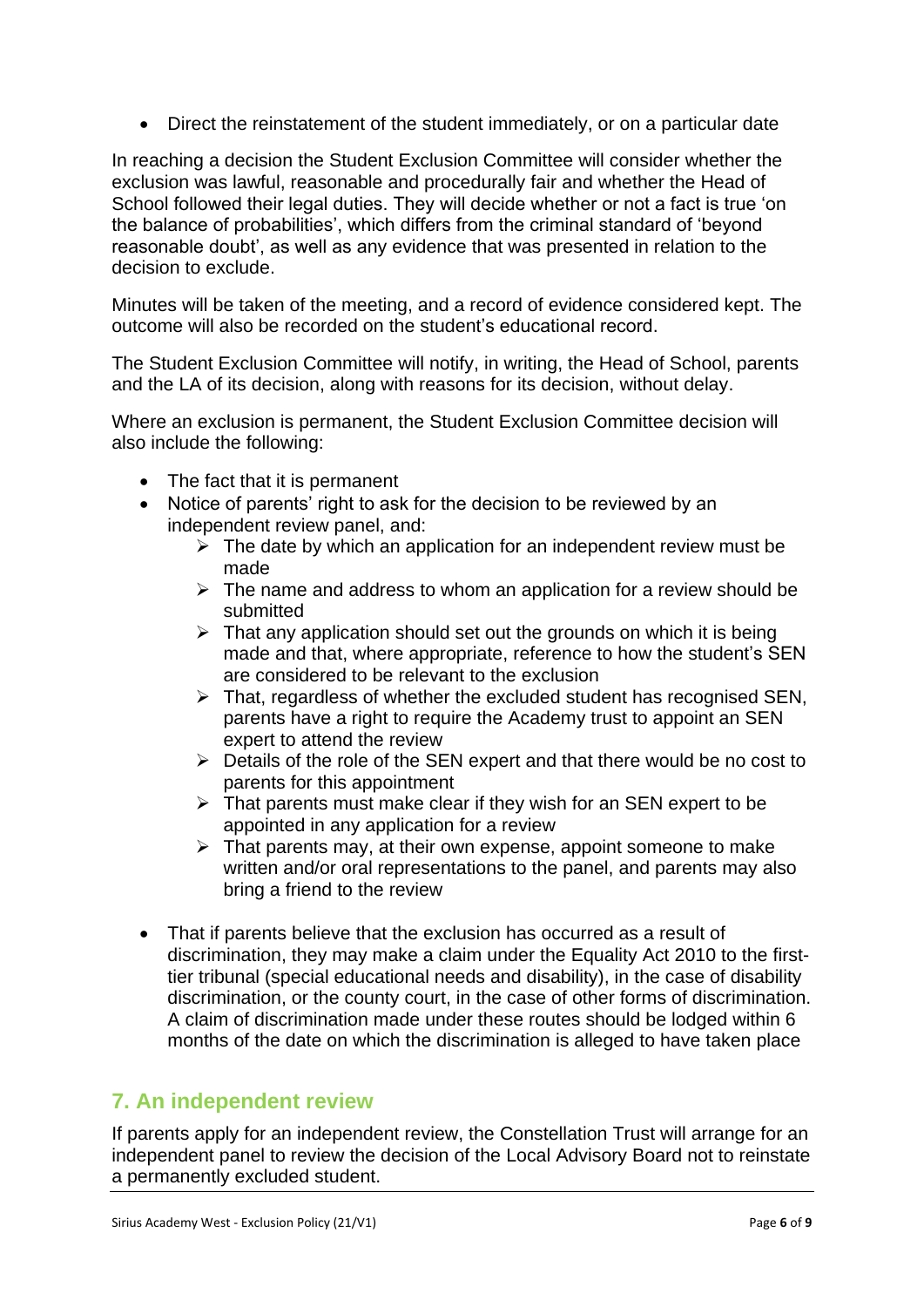Applications for an independent review must be made within 15 school days of notice being given to the parents by the Student Exclusion Committee of its decision to not reinstate a student.

Applications must be sent to the Admissions Team, Children and Young People's Services, Room 128, Guildhall, Alfred Gelder Street, Hull, HU1 2AA. In undertaking a review, the panel can make one of three decisions: they may uphold the exclusion decision; they may recommend that the Management Board reconsiders their decision; or they may quash the decision and direct the Management Board to consider the exclusion again

A panel of 3 or 5 members will be constituted with representatives from each of the categories below. Where a 5-member panel is constituted, 2 members will come from the school governors' category and 2 members will come from the headteacher category.

- A lay member to chair the panel who has not worked in any school in a paid capacity, disregarding any experience as a school governor or volunteer
- School governors who have served as a governor for at least 12 consecutive months in the last 5 years, provided they have not been teachers or headteachers during this time
- Headteachers or individuals who have been a headteacher within the last 5 years

A person may not serve as a member of a review panel if they:

- Are a member/director of the academy trust, or governing board of the excluding school
- Are the headteacher of the excluding school, or have held this position in the last 5 years
- Are an employee of the academy trust, or the Local Advisory Board, of the excluding school (unless they are employed as a headteacher at another school)
- Have, or at any time have had, any connection with the academy trust, school, governing board, parents or pupil, or the incident leading to the exclusion, which might reasonably be taken to raise doubts about their impartiality
- Have not had the required training within the last 2 years (see appendix 1 for what training must cover)

A clerk will be appointed to the panel. The independent panel will decide one of the following:

- Uphold the advisory board's decision
- Recommend that the advisory board reconsiders reinstatement
- Quash the advisory board's decision and direct that they reconsider reinstatement (only when the decision is judged to be flawed - the panel's decision should not be influenced by any stated intention of the parents or pupil not to return to the school)

The panel's decision can be decided by a majority vote. In the case of a tied decision, the chair has the casting vote.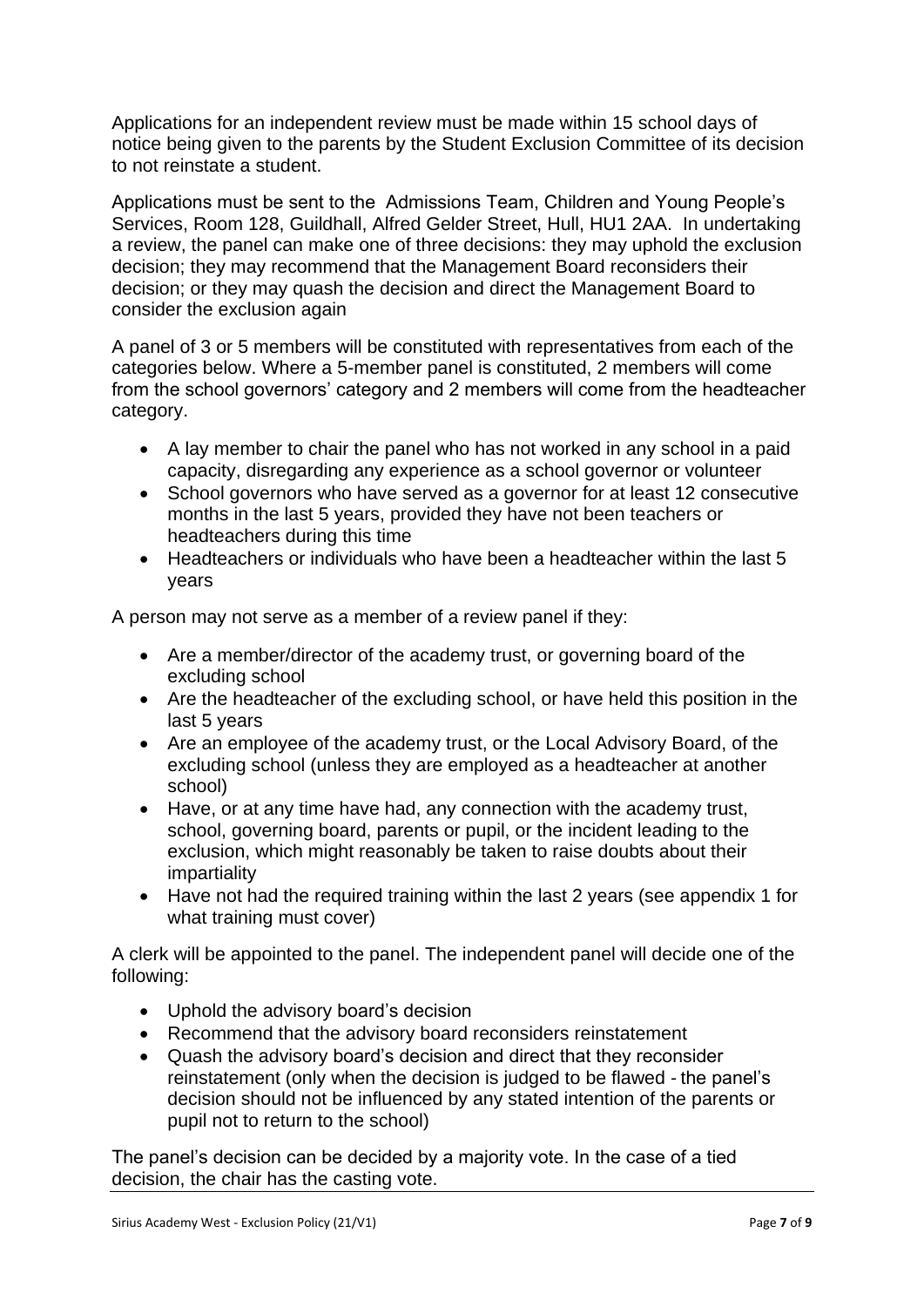## **8. School registers**

A student's name will be removed from the school admissions register if:

 15 school days have passed since the parents were notified of the exclusion panel's decision to not reinstate the student and no application has been made for an independent review panel, **or** the parents have stated in writing that they will not be applying for an independent review panel

Where an application for an independent review has been made, the advisory board will wait until that review has concluded before removing a student's name from the register.

Where alternative provision has been made for an excluded student and they attend it, code B (education off-site) or code D (dual registration) will be used on the attendance register.

Where excluded students are not attending alternative provision, code E (absent) will be used.

## **9. Returning from a fixed-term exclusion**

Following a fixed-term exclusion, a re-integration meeting will be held involving the student, parents, a member of senior staff and other staff, where appropriate.

The following measures may be implemented, in line with the school's positive behaviour policy graduated response, when a pupil returns from a fixed-term exclusion:

- Agreeing a behaviour contract
- Putting a pupil 'on report'
- Internal isolation
- Consideration of a managed move

## **10. Monitoring arrangements**

The Deputy Head of School monitors the number of exclusions every term and reports back to the Head of School and Governors. They also liaise with the local authority to ensure suitable full-time education for excluded students

This policy will be reviewed by Deputy Head of School every 2 years. At every review, the policy will be shared with the Local Advisory Board.

#### **Appendix 1: Independent review panel training**

The academy trust must ensure that all members of an independent review panel and clerks have received training within the 2 years prior to the date of the review.

Training must have covered: